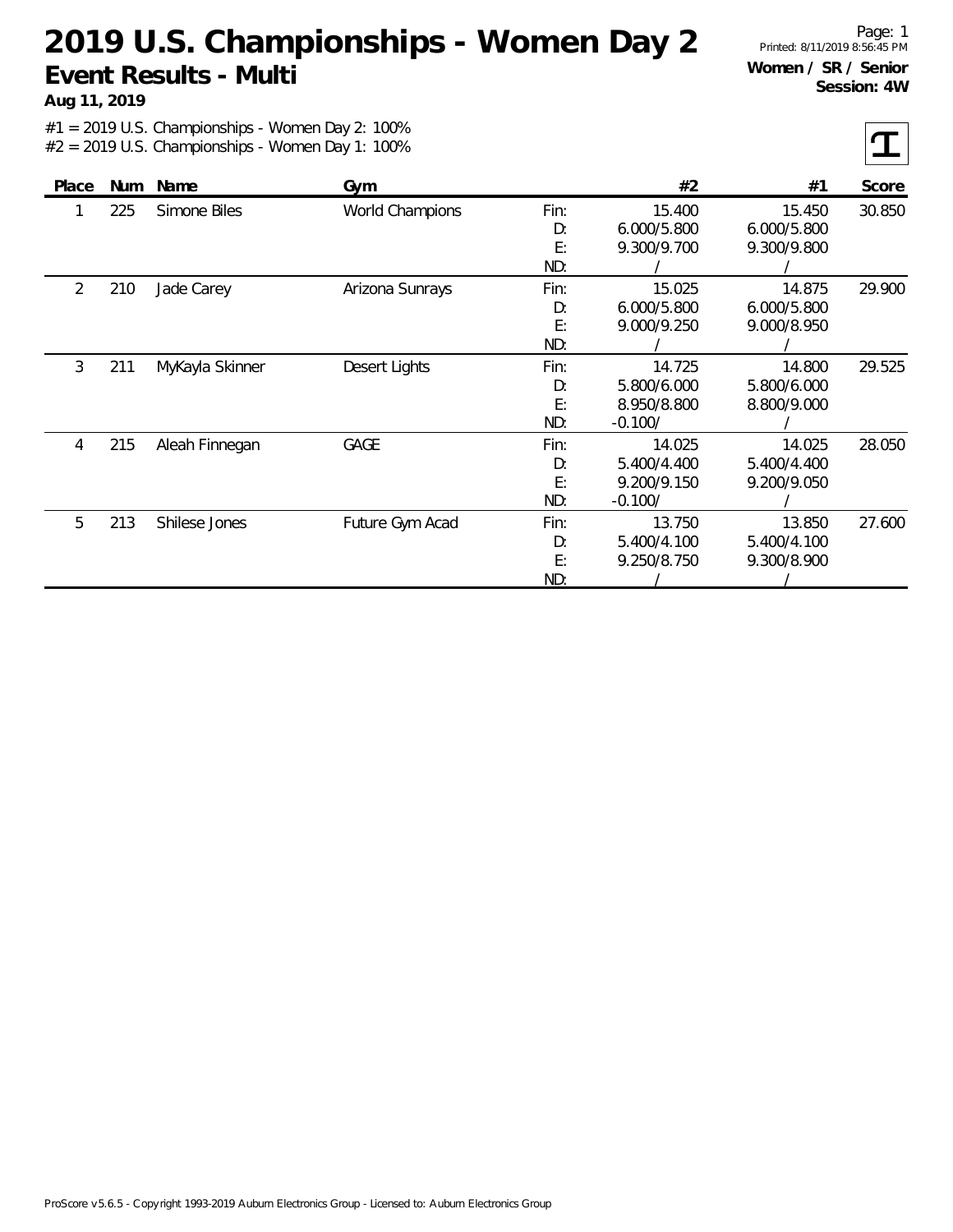**Aug 11, 2019**

Page: 1 Printed: 8/11/2019 8:56:46 PM **Women / SR / Senior Session: 4W**

IT.

|                |     |                       |                           |           |        |        | $\mathbf{L}$ |
|----------------|-----|-----------------------|---------------------------|-----------|--------|--------|--------------|
| Place          | Num | Name                  | Gym                       |           | #2     | #1     | Score        |
| 1              | 220 | Sunisa Lee            | Midwest Gymnastics        | Fin:      | 14.750 | 15.050 | 29.800       |
|                |     |                       |                           | D:        | 6.300  | 6.400  |              |
|                |     |                       |                           | E:        | 8.450  | 8.650  |              |
|                |     |                       |                           | ND:       |        |        |              |
| $\overline{2}$ | 212 | Morgan Hurd           | <b>First State</b>        | Fin:      | 14.400 | 14.600 | 29.000       |
|                |     |                       |                           | D:        | 5.900  | 6.000  |              |
|                |     |                       |                           | E:        | 8.500  | 8.600  |              |
|                |     |                       |                           | ND:       |        |        |              |
| $\mathfrak{Z}$ | 225 | Simone Biles          | World Champions           | Fin:      | 14.050 | 14.750 | 28.800       |
|                |     |                       |                           | D:        | 6.100  | 6.300  |              |
|                |     |                       |                           | E:        | 7.950  | 8.450  |              |
|                |     |                       |                           | ND:       |        |        |              |
| 4              | 222 | <b>Trinity Thomas</b> | Univ of Florida           | Fin:      | 14.200 | 14.250 | 28.450       |
|                |     |                       |                           | D:        | 5.600  | 5.500  |              |
|                |     |                       |                           | E:        | 8.600  | 8.750  |              |
|                |     |                       |                           | ND:       |        |        |              |
| 5              | 216 | Leanne Wong           | GAGE                      | Fin:      | 14.050 | 13.800 | 27.850       |
|                |     |                       |                           | D:        | 5.900  | 5.900  |              |
|                |     |                       |                           | E:        | 8.150  | 7.900  |              |
|                |     |                       |                           | ND:       |        |        |              |
| 6              | 221 | Grace McCallum        | <b>Twin City Twisters</b> | Fin:      | 13.500 | 13.950 | 27.450       |
|                |     |                       |                           | D:        | 5.900  | 5.900  |              |
|                |     |                       |                           | E:        | 7.600  | 8.050  |              |
|                |     |                       |                           | ND:       |        |        |              |
| 7T             | 226 | Jordan Chiles         | World Champions           | Fin:      | 13.550 | 13.850 | 27.400       |
|                |     |                       |                           | D:        | 5.300  | 5.400  |              |
|                |     |                       |                           | E:<br>ND: | 8.250  | 8.450  |              |
| 7T             | 219 |                       | MG Elite                  | Fin:      | 13.500 | 13.900 | 27.400       |
|                |     | <b>Riley McCusker</b> |                           |           | 6.000  | 5.800  |              |
|                |     |                       |                           | D:<br>E:  | 7.500  | 8.100  |              |
|                |     |                       |                           | ND:       |        |        |              |
| 9              | 211 | MyKayla Skinner       | Desert Lights             | Fin:      | 13.000 | 13.350 | 26.350       |
|                |     |                       |                           | D:        | 5.600  | 5.800  |              |
|                |     |                       |                           | E:        | 7.400  | 7.550  |              |
|                |     |                       |                           | ND:       |        |        |              |
| 10             | 217 | Gabby Perea           | Legacy Elite              | Fin:      | 13.000 | 13.000 | 26.000       |
|                |     |                       |                           | D:        | 5.700  | 5.700  |              |
|                |     |                       |                           | E:        | 7.300  | 7.300  |              |
|                |     |                       |                           | ND:       |        |        |              |
| 11             | 214 | Kara Eaker            | GAGE                      | Fin:      | 13.600 | 11.900 | 25.500       |
|                |     |                       |                           | D:        | 5.500  | 4.600  |              |
|                |     |                       |                           | E:        | 8.100  | 7.300  |              |
|                |     |                       |                           | ND:       |        |        |              |
| 12             | 210 | Jade Carey            | Arizona Sunrays           | Fin:      | 13.300 | 11.650 | 24.950       |
|                |     |                       |                           | D:        | 5.200  | 5.100  |              |
|                |     |                       |                           | E:        | 8.100  | 6.550  |              |
|                |     |                       |                           | ND:       |        |        |              |
|                |     |                       |                           |           |        |        |              |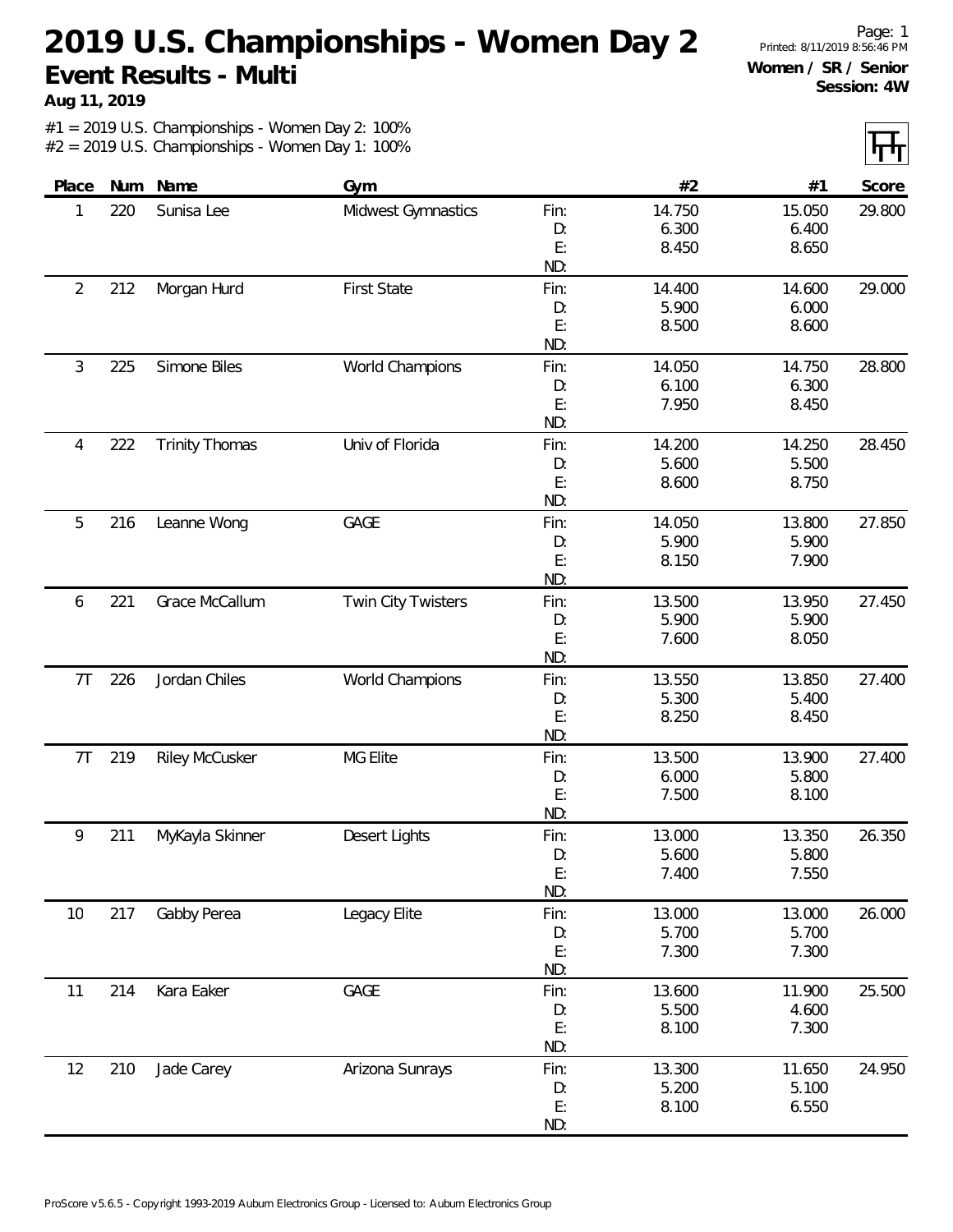**Aug 11, 2019**

Page: 2 Printed: 8/11/2019 8:56:46 PM **Women / SR / Senior Session: 4W**

| Place |     | Num Name            | Gym             |      | #2     | #1     | Score  |
|-------|-----|---------------------|-----------------|------|--------|--------|--------|
|       |     |                     |                 |      |        |        |        |
| 13    | 215 | Aleah Finnegan      | <b>GAGE</b>     | Fin: | 12.000 | 12.900 | 24.900 |
|       |     |                     |                 | D:   | 4.900  | 5.000  |        |
|       |     |                     |                 | E:   | 7.100  | 7.900  |        |
|       |     |                     |                 | ND:  |        |        |        |
| 14    | 213 | Shilese Jones       | Future Gym Acad | Fin: | 12.850 | 12.000 | 24.850 |
|       |     |                     |                 | D:   | 5.600  | 5.400  |        |
|       |     |                     |                 | E:   | 7.250  | 6.600  |        |
|       |     |                     |                 | ND:  |        |        |        |
| 15    | 224 | <b>Emily Lee</b>    | West Valley     | Fin: | 12.650 | 12.150 | 24.800 |
|       |     |                     |                 | D:   | 5.300  | 5.100  |        |
|       |     |                     |                 | E:   | 7.350  | 7.050  |        |
|       |     |                     |                 | ND:  |        |        |        |
| 16    | 218 | <b>Faith Torrez</b> | Legacy Elite    | Fin: | 11.500 | 12.750 | 24.250 |
|       |     |                     |                 | D:   | 5.200  | 5.300  |        |
|       |     |                     |                 | E:   | 6.300  | 7.450  |        |
|       |     |                     |                 | ND:  |        |        |        |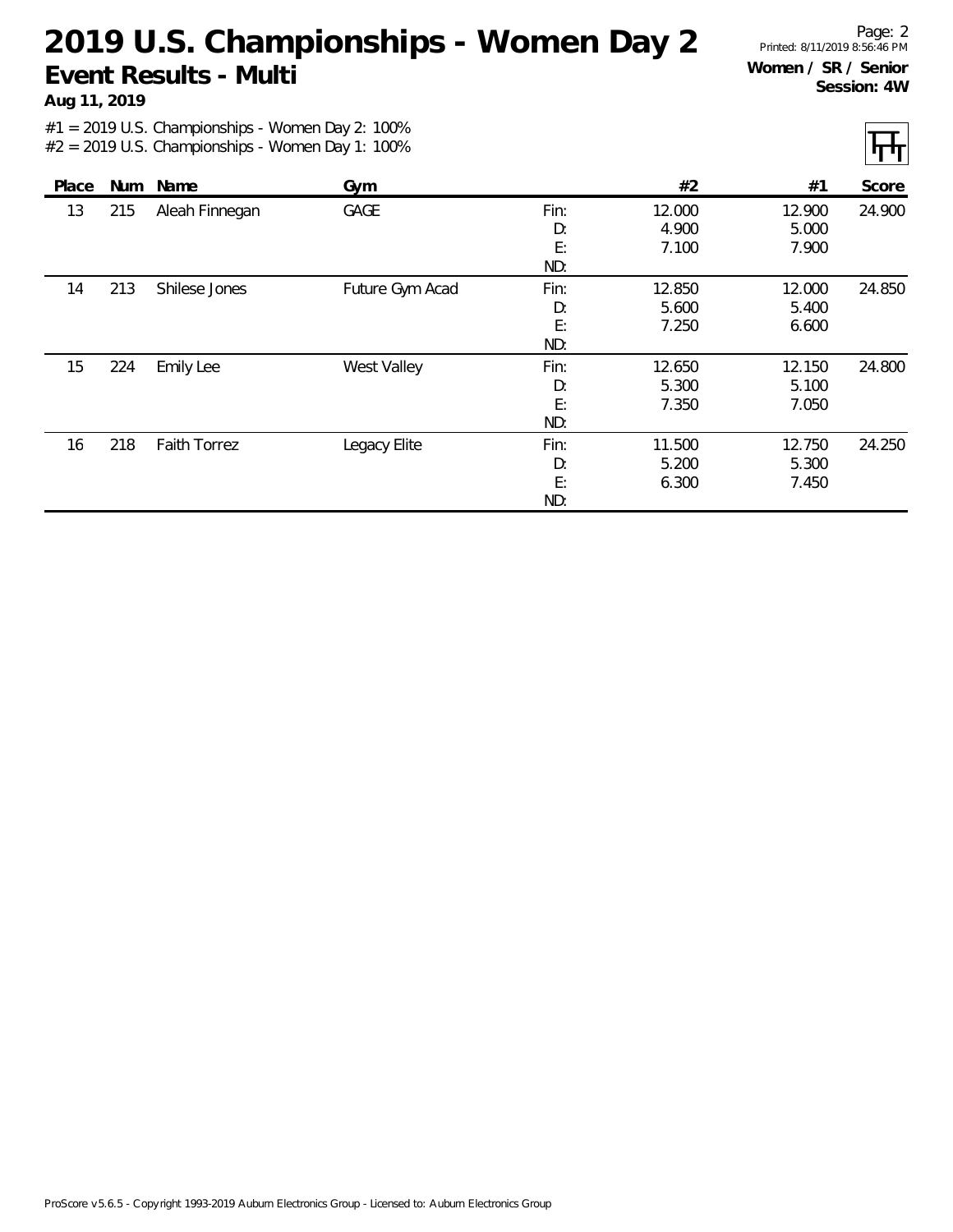**Aug 11, 2019**

Page: 1 Printed: 8/11/2019 8:56:48 PM **Women / SR / Senior Session: 4W**

| Place<br>1     | Num<br>225 | Name<br>Simone Biles  | Gym                       |      | #2     | #1     | Score  |
|----------------|------------|-----------------------|---------------------------|------|--------|--------|--------|
|                |            |                       |                           |      |        |        |        |
|                |            |                       | World Champions           | Fin: | 14.950 | 14.700 | 29.650 |
|                |            |                       |                           | D:   | 6.600  | 6.200  |        |
|                |            |                       |                           | E:   | 8.350  | 8.500  |        |
|                |            |                       |                           | ND:  |        |        |        |
| $\overline{2}$ | 214        | Kara Eaker            | GAGE                      | Fin: | 13.750 | 14.900 | 28.650 |
|                |            |                       |                           | D:   | 6.600  | 6.600  |        |
|                |            |                       |                           | E:   | 7.150  | 8.300  |        |
|                |            |                       |                           | ND:  |        |        |        |
| 3              | 216        | Leanne Wong           | GAGE                      | Fin: | 13.950 | 14.550 | 28.500 |
|                |            |                       |                           | D:   | 5.800  | 6.000  |        |
|                |            |                       |                           | E:   | 8.150  | 8.550  |        |
|                |            |                       |                           | ND:  |        |        |        |
| 4              | 220        | Sunisa Lee            | Midwest Gymnastics        | Fin: | 14.350 | 13.850 | 28.200 |
|                |            |                       |                           | D:   | 6.200  | 5.800  |        |
|                |            |                       |                           | E:   | 8.150  | 8.050  |        |
|                |            |                       |                           | ND:  |        |        |        |
| 5              | 212        | Morgan Hurd           | <b>First State</b>        | Fin: | 14.150 | 13.950 | 28.100 |
|                |            |                       |                           | D:   | 5.700  | 5.700  |        |
|                |            |                       |                           | E:   | 8.450  | 8.250  |        |
|                |            |                       |                           | ND:  |        |        |        |
| 6              | 224        | <b>Emily Lee</b>      | West Valley               | Fin: | 14.150 | 13.900 | 28.050 |
|                |            |                       |                           | D:   | 5.800  | 5.900  |        |
|                |            |                       |                           | E:   | 8.350  | 8.000  |        |
|                |            |                       |                           | ND:  |        |        |        |
| $\overline{7}$ | 218        | <b>Faith Torrez</b>   | Legacy Elite              | Fin: | 14.050 | 13.900 | 27.950 |
|                |            |                       |                           | D:   | 5.800  | 5.900  |        |
|                |            |                       |                           | E:   | 8.250  | 8.000  |        |
|                |            |                       |                           | ND:  |        |        |        |
| 8              | 221        | Grace McCallum        | <b>Twin City Twisters</b> | Fin: | 13.050 | 14.450 | 27.500 |
|                |            |                       |                           | D:   | 5.500  | 5.900  |        |
|                |            |                       |                           | E:   | 7.550  | 8.550  |        |
|                |            |                       |                           | ND:  |        |        |        |
| 9              | 223        | Sloane Blakely        | <b>WOGA</b>               | Fin: | 13.400 | 13.950 | 27.350 |
|                |            |                       |                           | D:   | 5.600  | 5.800  |        |
|                |            |                       |                           | E:   | 7.800  | 8.150  |        |
|                |            |                       |                           | ND:  |        |        |        |
| 10             | 222        | <b>Trinity Thomas</b> | Univ of Florida           | Fin: | 13.400 | 13.650 | 27.050 |
|                |            |                       |                           | D:   | 5.500  | 5.400  |        |
|                |            |                       |                           | E:   | 7.900  | 8.250  |        |
|                |            |                       |                           | ND:  |        |        |        |
| 11             | 213        | Shilese Jones         |                           | Fin: | 13.450 | 13.550 | 27.000 |
|                |            |                       |                           | D:   | 5.700  | 5.700  |        |
|                |            |                       |                           | E:   | 7.750  | 7.850  |        |
|                |            |                       |                           | ND:  |        |        |        |
| 12             | 226        | Jordan Chiles         | World Champions           | Fin: | 13.300 | 13.600 | 26.900 |
|                |            |                       |                           | D:   | 5.200  | 5.300  |        |
|                |            |                       |                           | E:   | 8.100  | 8.300  |        |
|                |            |                       |                           | ND:  |        |        |        |
|                |            |                       | Future Gym Acad           |      |        |        |        |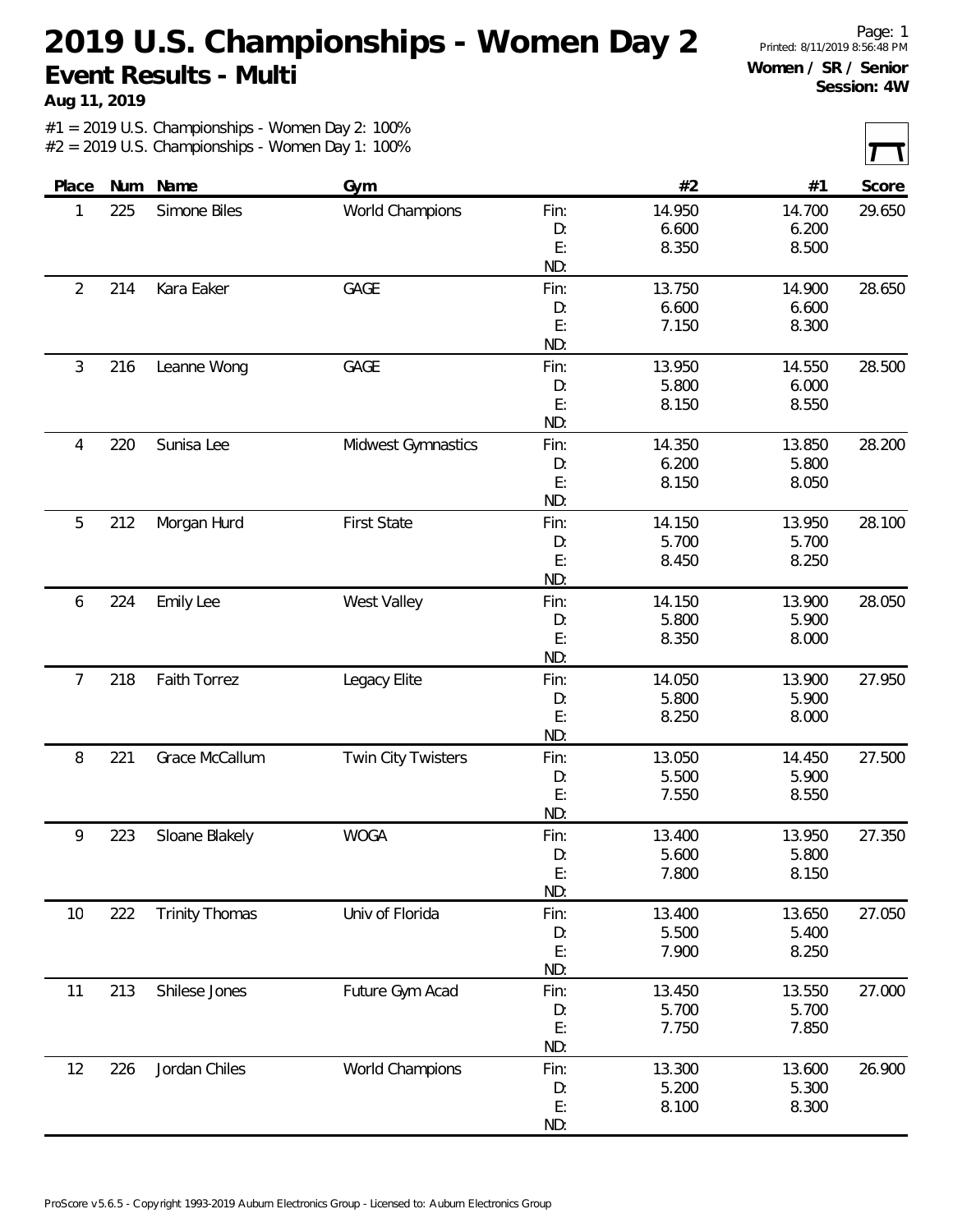**Aug 11, 2019**

Page: 2 Printed: 8/11/2019 8:56:48 PM **Women / SR / Senior Session: 4W**

| Jade Carey<br>26.600<br>13<br>210<br>Arizona Sunrays<br>Fin:<br>13.500<br>13.100<br>D:<br>5.600<br>5.400<br>E:<br>7.900<br>7.800<br>ND:<br>$-0.100$<br>211<br>12.900<br>MyKayla Skinner<br>Desert Lights<br>Fin:<br>13.550<br>26.450<br>14<br>D:<br>5.600<br>5.700<br>E:<br>7.950<br>7.200<br>ND:<br>26.400<br>15<br>215<br>GAGE<br>13.200<br>13.200<br>Aleah Finnegan<br>Fin:<br>D:<br>5.000<br>5.000<br>E:<br>8.200<br>8.200<br>ND:<br>217<br>25.950<br>Gabby Perea<br>Fin:<br>12.800<br>16<br>Legacy Elite<br>13.150<br>D:<br>5.400<br>5.500<br>E:<br>7.400<br>7.650<br>ND:<br>219<br>14.500<br>17<br><b>Riley McCusker</b><br>MG Elite<br>Fin:<br>0.000<br>14.500<br>D:<br>6.000<br>0.000<br>E:<br>8.500<br>0.000 |       |     |      |     |     |    |    | $-$   |
|-----------------------------------------------------------------------------------------------------------------------------------------------------------------------------------------------------------------------------------------------------------------------------------------------------------------------------------------------------------------------------------------------------------------------------------------------------------------------------------------------------------------------------------------------------------------------------------------------------------------------------------------------------------------------------------------------------------------------|-------|-----|------|-----|-----|----|----|-------|
|                                                                                                                                                                                                                                                                                                                                                                                                                                                                                                                                                                                                                                                                                                                       | Place | Num | Name | Gym |     | #2 | #1 | Score |
|                                                                                                                                                                                                                                                                                                                                                                                                                                                                                                                                                                                                                                                                                                                       |       |     |      |     |     |    |    |       |
|                                                                                                                                                                                                                                                                                                                                                                                                                                                                                                                                                                                                                                                                                                                       |       |     |      |     |     |    |    |       |
|                                                                                                                                                                                                                                                                                                                                                                                                                                                                                                                                                                                                                                                                                                                       |       |     |      |     |     |    |    |       |
|                                                                                                                                                                                                                                                                                                                                                                                                                                                                                                                                                                                                                                                                                                                       |       |     |      |     |     |    |    |       |
|                                                                                                                                                                                                                                                                                                                                                                                                                                                                                                                                                                                                                                                                                                                       |       |     |      |     |     |    |    |       |
|                                                                                                                                                                                                                                                                                                                                                                                                                                                                                                                                                                                                                                                                                                                       |       |     |      |     |     |    |    |       |
|                                                                                                                                                                                                                                                                                                                                                                                                                                                                                                                                                                                                                                                                                                                       |       |     |      |     |     |    |    |       |
|                                                                                                                                                                                                                                                                                                                                                                                                                                                                                                                                                                                                                                                                                                                       |       |     |      |     |     |    |    |       |
|                                                                                                                                                                                                                                                                                                                                                                                                                                                                                                                                                                                                                                                                                                                       |       |     |      |     |     |    |    |       |
|                                                                                                                                                                                                                                                                                                                                                                                                                                                                                                                                                                                                                                                                                                                       |       |     |      |     |     |    |    |       |
|                                                                                                                                                                                                                                                                                                                                                                                                                                                                                                                                                                                                                                                                                                                       |       |     |      |     |     |    |    |       |
|                                                                                                                                                                                                                                                                                                                                                                                                                                                                                                                                                                                                                                                                                                                       |       |     |      |     |     |    |    |       |
|                                                                                                                                                                                                                                                                                                                                                                                                                                                                                                                                                                                                                                                                                                                       |       |     |      |     |     |    |    |       |
|                                                                                                                                                                                                                                                                                                                                                                                                                                                                                                                                                                                                                                                                                                                       |       |     |      |     |     |    |    |       |
|                                                                                                                                                                                                                                                                                                                                                                                                                                                                                                                                                                                                                                                                                                                       |       |     |      |     |     |    |    |       |
|                                                                                                                                                                                                                                                                                                                                                                                                                                                                                                                                                                                                                                                                                                                       |       |     |      |     |     |    |    |       |
|                                                                                                                                                                                                                                                                                                                                                                                                                                                                                                                                                                                                                                                                                                                       |       |     |      |     |     |    |    |       |
|                                                                                                                                                                                                                                                                                                                                                                                                                                                                                                                                                                                                                                                                                                                       |       |     |      |     |     |    |    |       |
|                                                                                                                                                                                                                                                                                                                                                                                                                                                                                                                                                                                                                                                                                                                       |       |     |      |     |     |    |    |       |
|                                                                                                                                                                                                                                                                                                                                                                                                                                                                                                                                                                                                                                                                                                                       |       |     |      |     | ND: |    |    |       |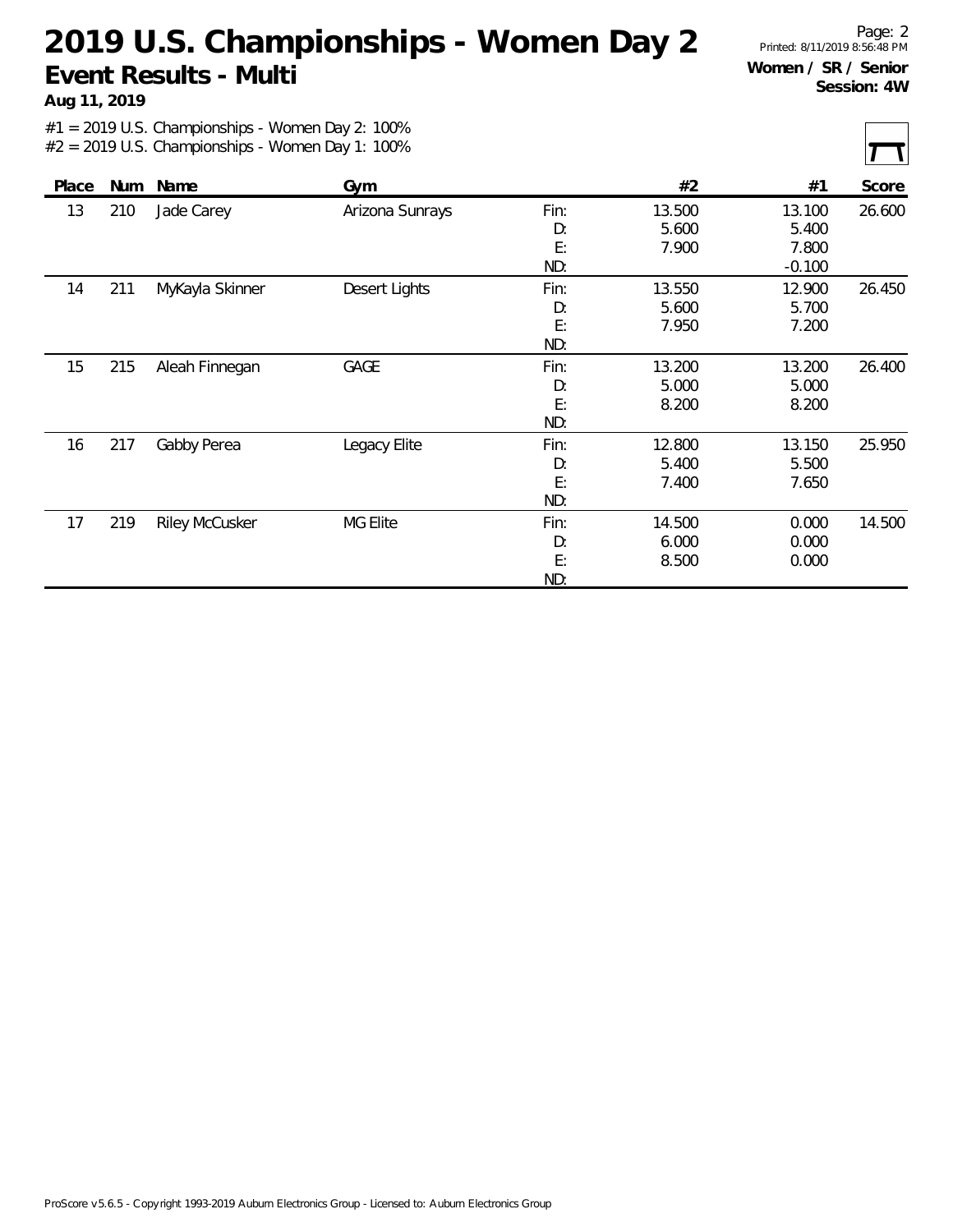**Aug 11, 2019**

Page: 1 Printed: 8/11/2019 8:56:50 PM **Women / SR / Senior Session: 4W**

| Place          | Num | Name                | Gym                       |      | #2       | #1       | Score  |
|----------------|-----|---------------------|---------------------------|------|----------|----------|--------|
| 1              | 225 | Simone Biles        | World Champions           | Fin: | 14.350   | 15.100   | 29.450 |
|                |     |                     |                           | D:   | 6.700    | 6.700    |        |
|                |     |                     |                           | E:   | 7.650    | 8.400    |        |
|                |     |                     |                           | ND:  |          |          |        |
| $\overline{2}$ | 210 | Jade Carey          | Arizona Sunrays           | Fin: | 14.300   | 14.100   | 28.400 |
|                |     |                     |                           | D:   | 6.300    | 6.300    |        |
|                |     |                     |                           | E:   | 8.000    | 7.900    |        |
|                |     |                     |                           | ND:  |          | $-0.100$ |        |
| 3              | 220 | Sunisa Lee          | Midwest Gymnastics        | Fin: | 13.950   | 14.000   | 27.950 |
|                |     |                     |                           | D:   | 5.700    | 5.700    |        |
|                |     |                     |                           | E:   | 8.250    | 8.300    |        |
|                |     |                     |                           | ND:  |          |          |        |
| 4              | 221 | Grace McCallum      | <b>Twin City Twisters</b> | Fin: | 13.650   | 14.000   | 27.650 |
|                |     |                     |                           | D:   | 5.700    | 5.700    |        |
|                |     |                     |                           | E:   | 7.950    | 8.300    |        |
|                |     |                     |                           | ND:  |          |          |        |
| 5              | 211 | MyKayla Skinner     | Desert Lights             | Fin: | 13.700   | 13.850   | 27.550 |
|                |     |                     |                           | D:   | 5.700    | 5.800    |        |
|                |     |                     |                           | E:   | 8.000    | 8.050    |        |
|                |     |                     |                           | ND:  |          |          |        |
| 6              | 215 | Aleah Finnegan      | GAGE                      | Fin: | 13.550   | 13.650   | 27.200 |
|                |     |                     |                           | D:   | 5.400    | 5.500    |        |
|                |     |                     |                           | E:   | 8.150    | 8.150    |        |
|                |     |                     |                           | ND:  |          |          |        |
| 7              | 226 | Jordan Chiles       | World Champions           | Fin: | 13.750   | 13.300   | 27.050 |
|                |     |                     |                           | D:   | 5.300    | 5.300    |        |
|                |     |                     |                           | E:   | 8.450    | 8.000    |        |
|                |     |                     |                           | ND:  |          |          |        |
| 8              | 224 | <b>Emily Lee</b>    | West Valley               | Fin: | 13.550   | 13.000   | 26.550 |
|                |     |                     |                           | D:   | 5.400    | 5.300    |        |
|                |     |                     |                           | E:   | 8.250    | 7.800    |        |
|                |     |                     |                           | ND:  | $-0.100$ | $-0.100$ |        |
| 9              | 213 | Shilese Jones       | Future Gym Acad           | Fin: | 12.850   | 13.650   | 26.500 |
|                |     |                     |                           | D:   | 5.000    | 5.400    |        |
|                |     |                     |                           | E:   | 7.850    | 8.250    |        |
|                |     |                     |                           | ND:  |          |          |        |
| 10             | 214 | Kara Eaker          | GAGE                      | Fin: | 13.650   | 12.800   | 26.450 |
|                |     |                     |                           | D:   | 5.400    | 5.300    |        |
|                |     |                     |                           | E:   | 8.250    | 7.800    |        |
|                |     |                     |                           | ND:  |          | $-0.300$ |        |
| 11             | 218 | <b>Faith Torrez</b> | Legacy Elite              | Fin: | 13.000   | 13.100   | 26.100 |
|                |     |                     |                           | D:   | 5.200    | 5.400    |        |
|                |     |                     |                           | E:   | 7.800    | 8.000    |        |
|                |     |                     |                           | ND:  |          | $-0.300$ |        |
| 12             | 217 | Gabby Perea         | Legacy Elite              | Fin: | 13.450   | 12.600   | 26.050 |
|                |     |                     |                           | D:   | 5.300    | 5.000    |        |
|                |     |                     |                           | E:   | 8.150    | 7.700    |        |
|                |     |                     |                           | ND:  |          | $-0.100$ |        |